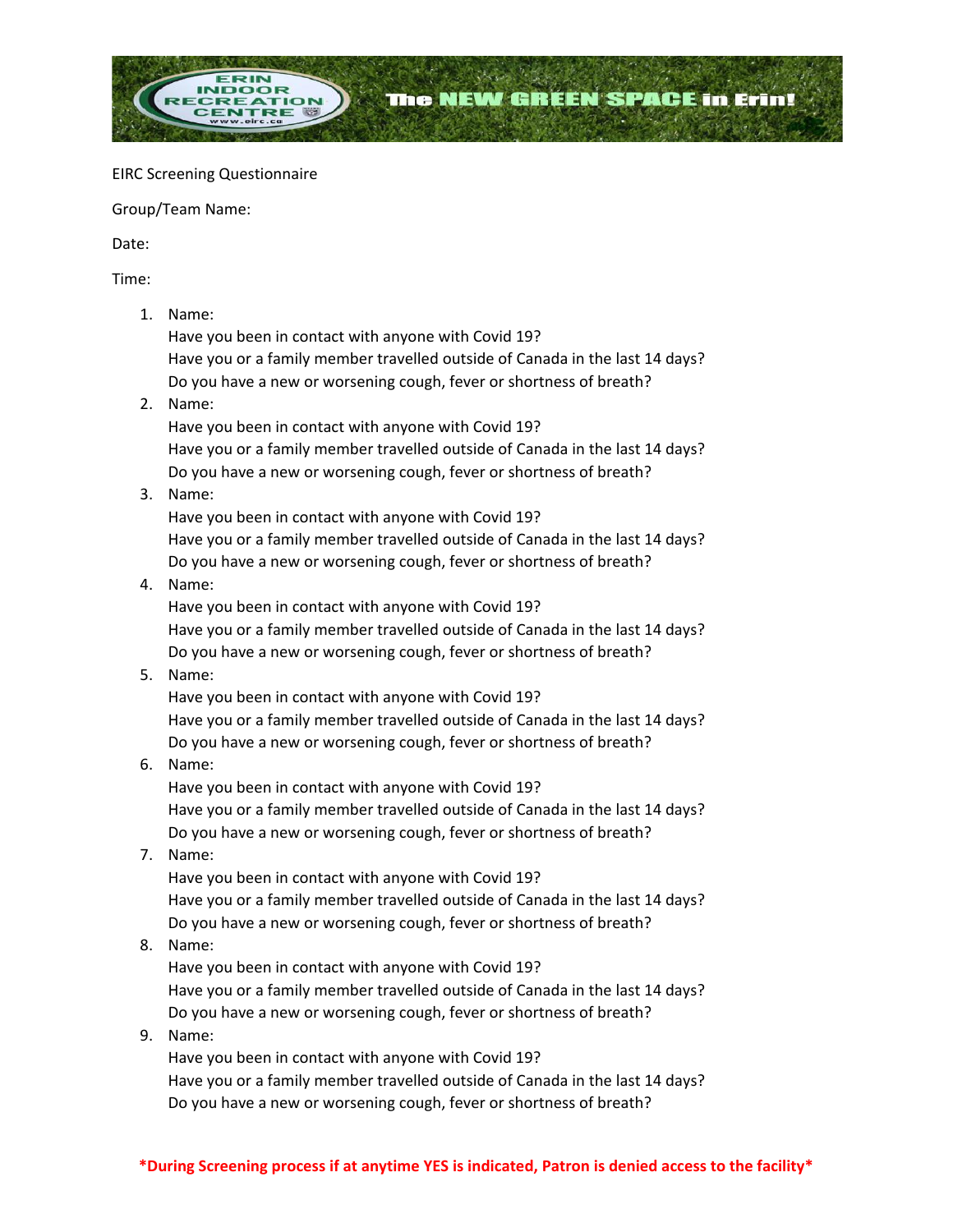

Have you been in contact with anyone with Covid 19? Have you or a family member travelled outside of Canada in the last 14 days? Do you have a new or worsening cough, fever or shortness of breath?

The NEW GREEN SPACE in Erin!

### 11. Name:

Have you been in contact with anyone with Covid 19? Have you or a family member travelled outside of Canada in the last 14 days? Do you have a new or worsening cough, fever or shortness of breath?

#### 12. Name:

Have you been in contact with anyone with Covid 19? Have you or a family member travelled outside of Canada in the last 14 days? Do you have a new or worsening cough, fever or shortness of breath?

### 13. Name:

Have you been in contact with anyone with Covid 19? Have you or a family member travelled outside of Canada in the last 14 days? Do you have a new or worsening cough, fever or shortness of breath?

#### 14. Name:

Have you been in contact with anyone with Covid 19? Have you or a family member travelled outside of Canada in the last 14 days? Do you have a new or worsening cough, fever or shortness of breath?

### 15. Name:

Have you been in contact with anyone with Covid 19? Have you or a family member travelled outside of Canada in the last 14 days? Do you have a new or worsening cough, fever or shortness of breath?

### 16. Name:

Have you been in contact with anyone with Covid 19? Have you or a family member travelled outside of Canada in the last 14 days? Do you have a new or worsening cough, fever or shortness of breath?

#### 17. Name:

Have you been in contact with anyone with Covid 19? Have you or a family member travelled outside of Canada in the last 14 days? Do you have a new or worsening cough, fever or shortness of breath?

#### 18. Name:

Have you been in contact with anyone with Covid 19? Have you or a family member travelled outside of Canada in the last 14 days? Do you have a new or worsening cough, fever or shortness of breath?